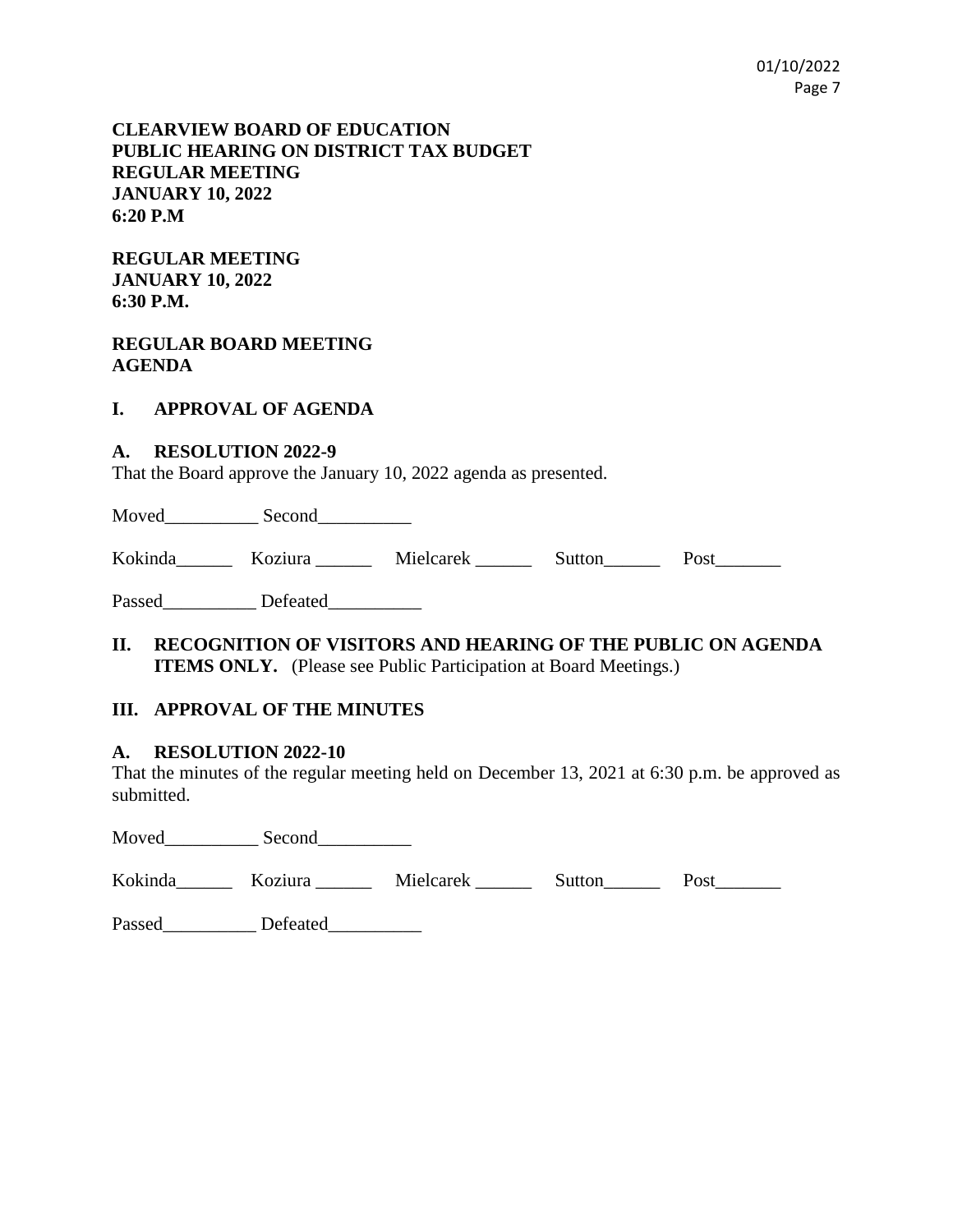### **IV. TREASURER AND BUSINESS REPORTS**

### **A. RESOLUTION 2022-11**

That the Board approve the following as recommended by the Treasurer:

- 1. Accept the financial reports, bank reconciliation and check register for the month of December 2021.
- 2. Approve the appointment of the Treasurer to serve as the designee of the Board of Education and the Superintendent for the purpose of attending the Ohio Open Meetings Training, also known as Public Records Training, to meet the requirements of ORC 109.43(A)(1), 109.43 (B), 149.43(E)(1),

Whereas, all state and local government officials or their designees must attend a threehour public records training program during each term of elective office during which the official serves, and

Whereas, the training must be developed and certified by the Ohio Attorney General's Office, and presented either by the Ohio Attorney General's Office or an approved entity with which the Attorney General's Office contracts, and

Whereas, the Attorney General shall ensure that the training programs and seminars are accredited by the Commission on Continual Legal Education established by the Supreme Court, therefore be it

Resolved, that this Board of Education Authorizes the Treasurer of the Clearview Local School District to serve as designee for the aforementioned purpose for the following public officials in accordance with ORC 109.43(A)(1), 109.43(B), 149.43(E)(1).

### Deana Sutton

- 3. Approval of the Tax Budget for the 2022-2023 fiscal year. **EXHIBIT**
- 4. Approve a 38-month subscription that includes 2 free months with KnowBe4 at a cost of \$5,649.75 for phishing awareness and intrusion detection. **EXHIBIT**
- 5. Approve the purchase of a used nine (9) passenger 2017 Ford Transit Van XLT for the purpose of transporting students at a cost not to exceed \$44,740.00. **EXHIBIT**
- 6. Approve the sale and/or disposal of a 2009 Chevrolet Uplander six (6) passenger minivan through the GovDeals auction site; should the bidding process prove unsuccessful; the van will be offered to Carvana for a quote to purchase or to employees of the school district.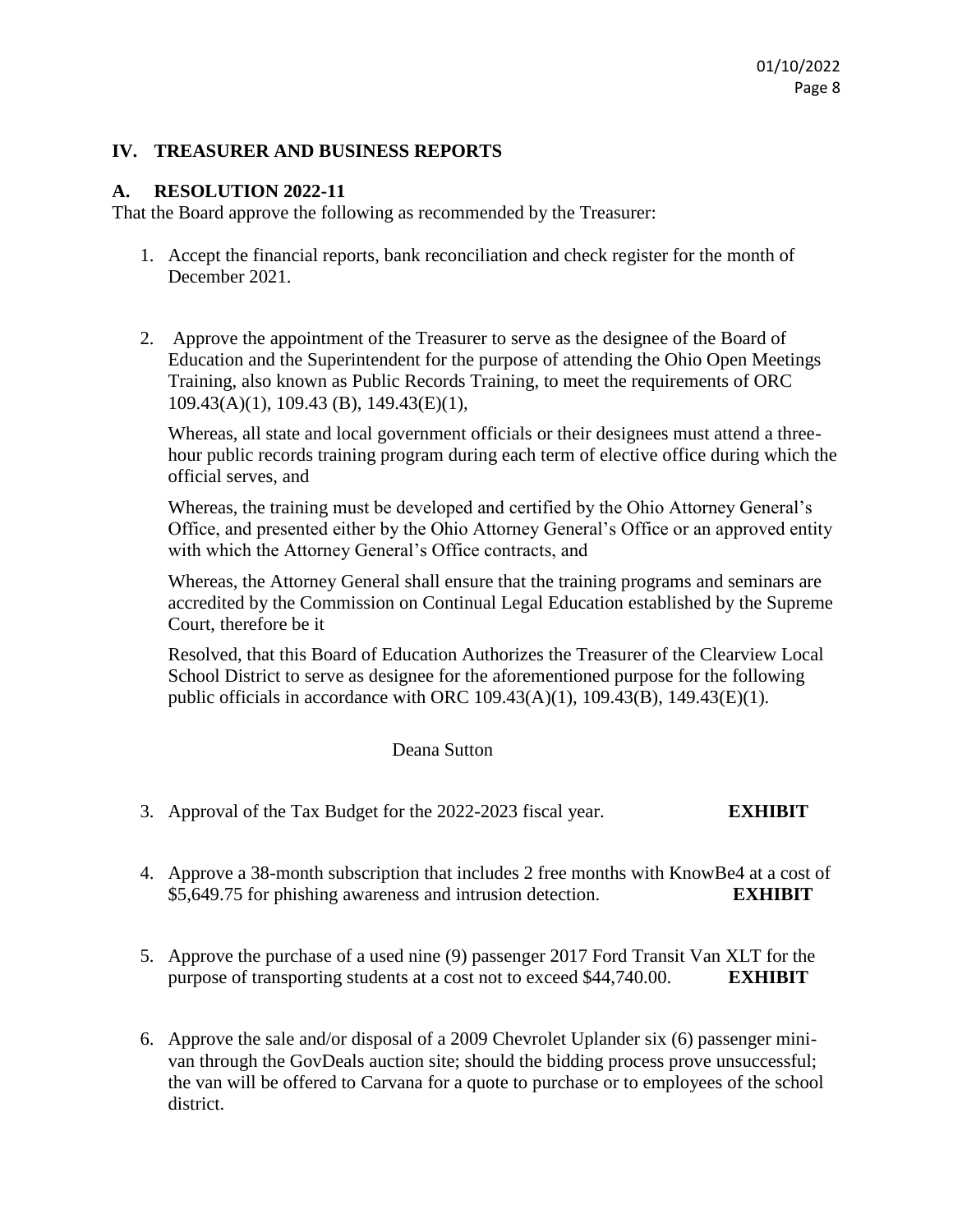7. Approve the resolution declaring it necessary to submit the question of the renewal of an existing tax in excess of the ten-mill limitation to the electors of the Clearview Local School District, pursuant to sections 5705.194 to 5705.197 of the revised code.

#### **EXHIBIT**

- 8. Approve change order #3 as it relates to the Wellness & Fitness Complex in the amount of \$12,468.33 resulting from unsuitable soils and unforeseen utilities relating to the sanitary line. **EXHIBIT**
- 9. Approve membership in the TIPS Purchasing Cooperative for the purpose of accepting competitively solicited contracts through the Educational Service Center (Lead Public Agency), Region 8, Texas County District Number 225-950. **EXHIBIT**
- 10. Approve the resolution expanding the possibility of making additional enhancements to the athletic fields and fields surrounding the Wellness and Fitness Complex through GPD Group and Seitz Builders, Inc. and dispense with the need to obtain multiple price quotations and competitive bids in accordance with Board Policy DJC. **EXHIBIT**
- 11. Approve a contract with SCG Fields for improvements to the track and fields as outlined within their scope of work. **EXHIBIT**
- 12. Approve a contract with Seitz Builders, Inc. for construction of dugouts, scoreboard and press box, fencing, concrete and utility work as it relates to the Wellness & Fitness Complex ancillary buildings and track and fields as outlined within their scope of work. **EXHIBIT**
- 13. Approve a contract with the Educational Service Center of Lorain County at an estimated amount of \$20,000.00 to cover all costs associated with two (2) part-time Special Education Language Specialists (para-professionals) working 5 hours per day beginning January 19, 2022. **EXHIBIT**
- 14. Approve the "Then and Now" Certificates over \$3000.00

|                | Vendor                                              | Purchase Order |        | Amount    |  |
|----------------|-----------------------------------------------------|----------------|--------|-----------|--|
|                | <b>EMS LINQ</b>                                     | P.O. 55579     |        | \$3408.00 |  |
|                |                                                     |                |        |           |  |
| Kokinda        | Koziura ______                                      | Mielcarek      | Sutton | Post      |  |
| $\mathbf{r}$ 1 | $\mathbf{r}$ $\mathbf{r}$ $\mathbf{r}$ $\mathbf{r}$ |                |        |           |  |

Passed\_\_\_\_\_\_\_\_\_\_\_\_\_ Defeated\_\_\_\_\_\_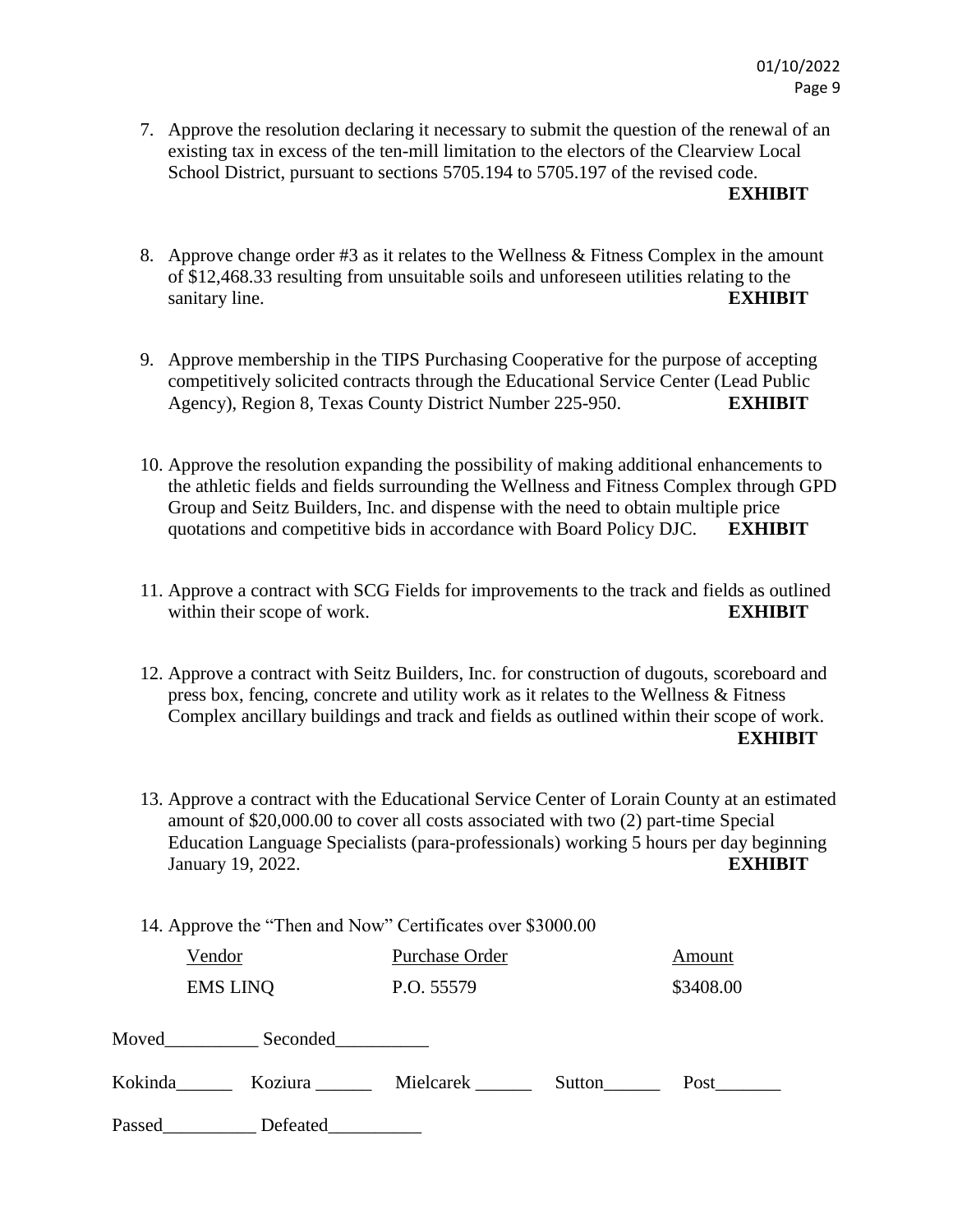### **V. COMMUNICATIONS**

OSBA – School Board Recognition Month – Jerome Davis

# **VI. COMMITTEE REPORTS:**

| a. Building and Grounds |  |
|-------------------------|--|
| b. Athletic Council     |  |
| c. Finance/Audit        |  |
|                         |  |

# d. District and School Policy \_\_\_\_\_\_\_\_\_\_\_\_\_\_\_\_\_\_\_, \_\_\_\_\_\_\_\_\_\_\_\_\_\_\_\_\_

## **VII. BOARD MEMBER REPORTS**

| a. President's Club       |                        |
|---------------------------|------------------------|
| b. Delegate to OSBA       | , Alternate; _________ |
| c. J.V.S. Board Member    |                        |
| d. Educational Foundation |                        |
| e. Curriculum             |                        |

## **VIII.OLD BUSINESS**

# **IX. NEW BUSINESS**

## **A. RESOLUTION 2022-12**

That the Board approve the following personnel actions for the 2021-2022 school year, as stated, in accordance with board policy and/or the negotiated agreements to which the actions apply, as recommended by the Superintendent.

### **CERTIFIED**

## **CLASSIFIED**

### Employ

**BRITTNAY PALERMO**, Administrative Assistant to the Superintendent, One-Year Contract, Step "5", 8 hours per day, 260-day calendar, prorated with an effective date of 1-24-22.

**BRANDI DAVIS,** Initial Probationary One-Year Contract, Cleaner, Durling Middle School, Step "0", 5 hours per day, 187 day calendar, Effective 1/4/2022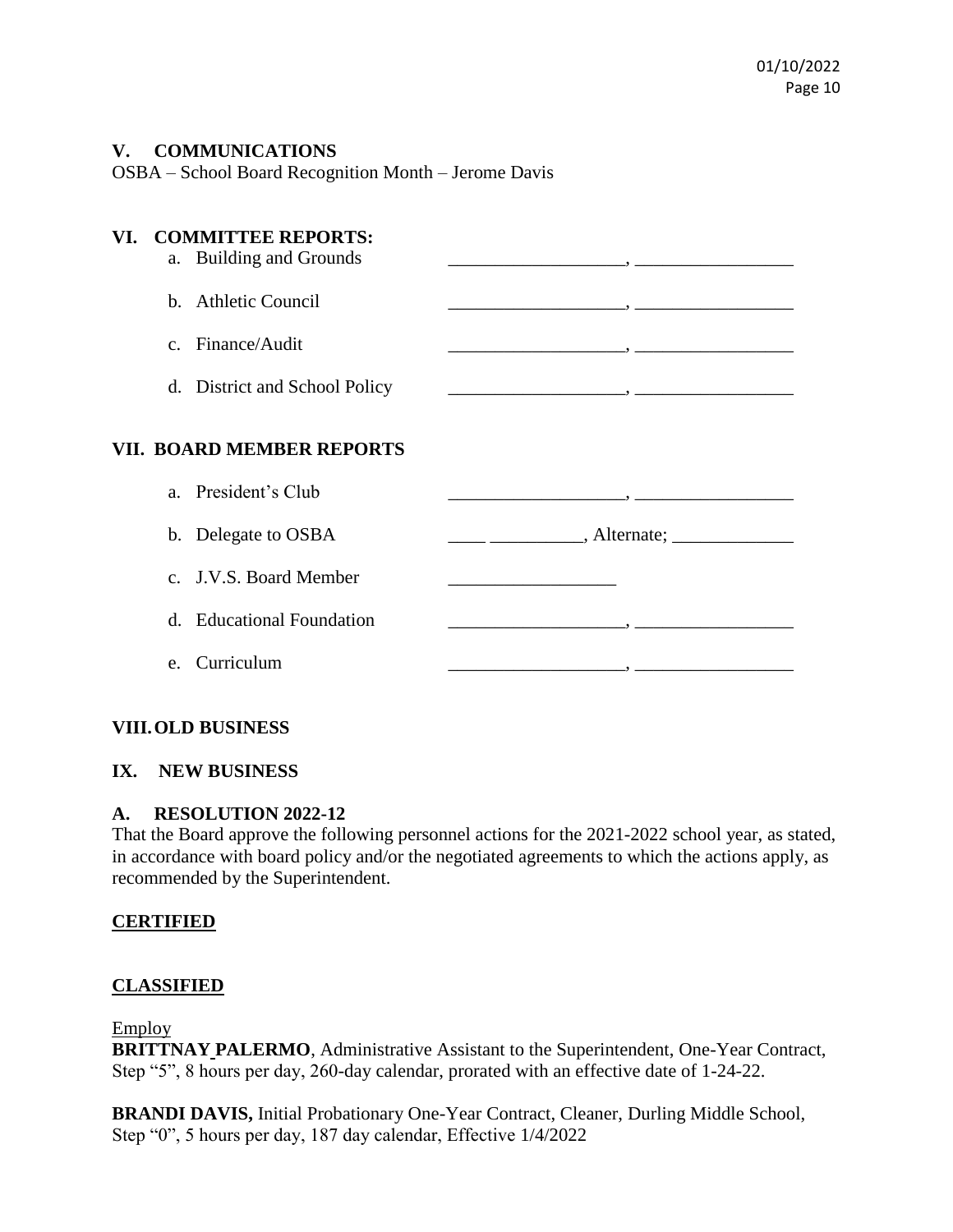**Substitutes John Fazio**, Lunch monitor/aide, Vincent Elementary School **Brandi Davis**, Cleaner, Durling Middle School

#### **Resignation**

**Cathalina Pabon**, Lunch monitor, Vincent Elementary School, Effective 12/17/2021

### **Medical Leave of Absence**

**Rosaura Rivera**, Cleaner, Vincent Elementary School, extended medical leave of absence for the remainder of the 2021-2022 school year.

| Moved   | Seconded |           |        |      |
|---------|----------|-----------|--------|------|
| Kokinda | Koziura  | Mielcarek | Sutton | Post |
| Passed  | Defeated |           |        |      |

## **B. RESOLUTION 2022-13**

Approve the (MOU) Memorandum of Understanding between Lorain County Community College and Clearview Local School District regarding the College Credit Plus and MyUniversity Guarantee programs. EXHIDIT

| Moved   | Seconded |           |        |      |
|---------|----------|-----------|--------|------|
| Kokinda | Koziura  | Mielcarek | Sutton | Post |
| Passed  | Defeated |           |        |      |

### **C. RESOLUTION 2022-14**

That the following actions be approved upon recommendation of the Superintendent and/or Treasurer:

1. Accept the following donation from: a. Paul Stark, \$600.00, Vincent Elementary School

Moved\_\_\_\_\_\_\_\_\_\_ Seconded\_\_\_\_\_\_\_\_\_\_

Kokinda Koziura Mielcarek Sutton Post

Passed\_\_\_\_\_\_\_\_\_\_\_ Defeated\_\_\_\_\_\_\_\_\_

# **X. SUPERINTENDENT'S REPORT**

#### **XI. HEARING OF PUBLIC ON NONAGENDA ITEMS** (See Public Participation at Board Meetings.)